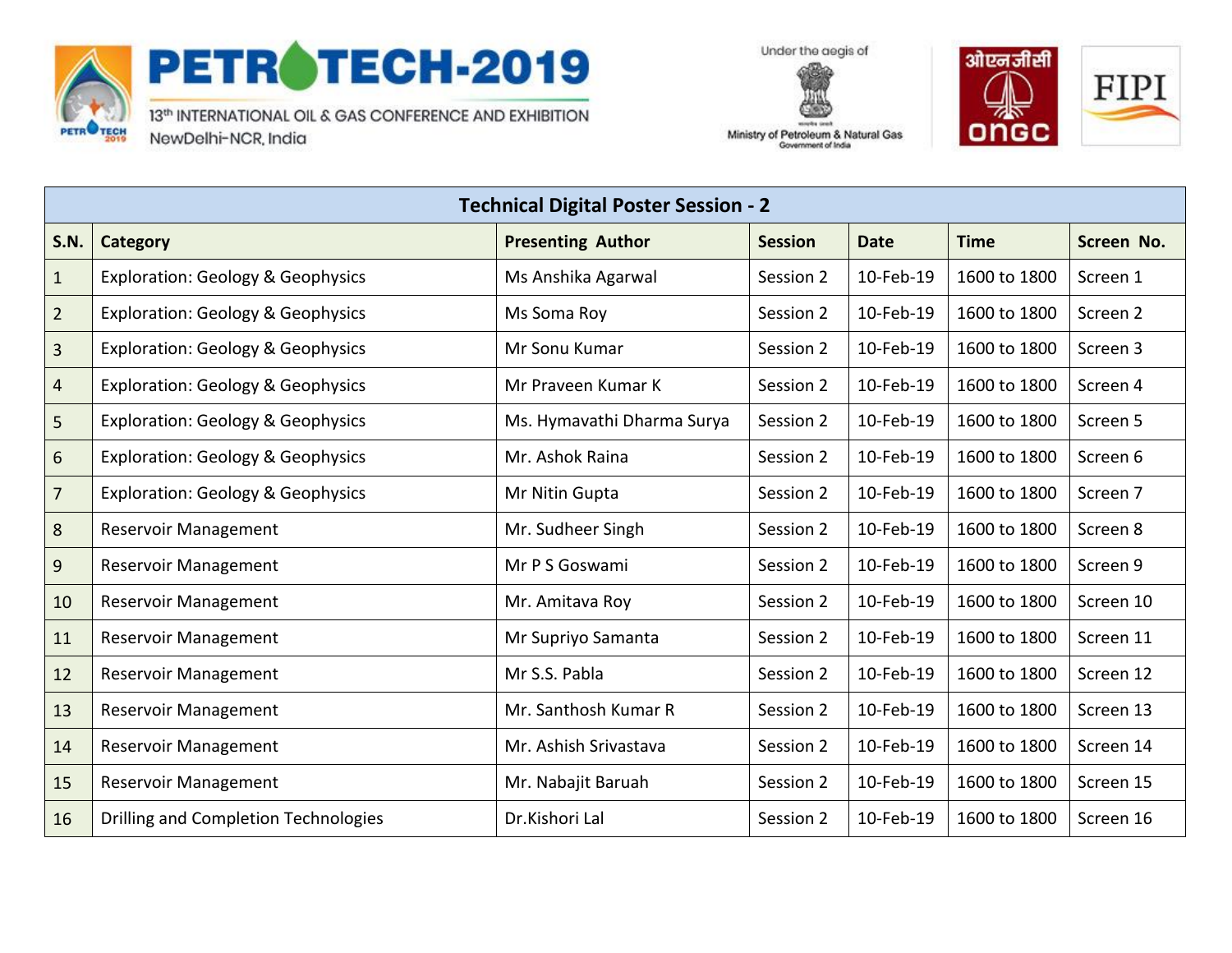

## PETROTECH-2019

13th INTERNATIONAL OIL & GAS CONFERENCE AND EXHIBITION NewDelhi-NCR, India

Under the aegis of Ministry of Petroleum & Natural Gas

Government of India



| 17 | Drilling and Completion Technologies    | Mr. Anit Kumar Sinha  | Session 2 | 10-Feb-19 | 1600 to 1800 | Screen 17 |
|----|-----------------------------------------|-----------------------|-----------|-----------|--------------|-----------|
| 18 | Drilling and Completion Technologies    | Mr. Parvinder Singh   | Session 2 | 10-Feb-19 | 1600 to 1800 | Screen 18 |
| 19 | Drilling and Completion Technologies    | Mr. Akash Deep Mishra | Session 2 | 10-Feb-19 | 1600 to 1800 | Screen 19 |
| 20 | Drilling and Completion Technologies    | Mr. Prakash Kumar     | Session 2 | 10-Feb-19 | 1600 to 1800 | Screen 20 |
| 21 | Drilling and Completion Technologies    | Ms. Shaoli Chatterjee | Session 2 | 10-Feb-19 | 1600 to 1800 | Screen 21 |
| 22 | Drilling and Completion Technologies    | Satti Babu Narla      | Session 2 | 10-Feb-19 | 1600 to 1800 | Screen 22 |
| 23 | Drilling and Completion Technologies    | Mr. Amol Musale       | Session 2 | 10-Feb-19 | 1600 to 1800 | Screen 23 |
| 24 | Drilling and Completion Technologies    | Mr. Ratan Singh       | Session 2 | 10-Feb-19 | 1600 to 1800 | Screen 24 |
| 25 | Drilling and Completion Technologies    | Mr. Ravinder Ariketi  | Session 2 | 10-Feb-19 | 1600 to 1800 | Screen 25 |
| 26 | Natural Gas Development & Growth        | Mr. Shubham Pandey    | Session 2 | 10-Feb-19 | 1600 to 1800 | Screen 26 |
| 27 | Natural Gas Development & Growth        | Dr. Anirbid Sircar    | Session 2 | 10-Feb-19 | 1600 to 1800 | Screen 27 |
| 28 | Natural Gas Development & Growth        | Mr. Shyam Gupta       | Session 2 | 10-Feb-19 | 1600 to 1800 | Screen 28 |
| 29 | Oil & Gas Markets and Strategies        | Mr. Srikant Govind    | Session 2 | 10-Feb-19 | 1600 to 1800 | Screen 29 |
| 30 | Oil & Gas Markets and Strategies        | Mr. Ashutosh Chauhan  | Session 2 | 10-Feb-19 | 1600 to 1800 | Screen 30 |
| 31 | Oil & Gas Markets and Strategies        | Mr Ajai Kumar Sharma  | Session 2 | 10-Feb-19 | 1600 to 1800 | Screen 31 |
| 32 | Oil & Gas Markets and Strategies        | Mr. Kaustav Nag       | Session 2 | 10-Feb-19 | 1600 to 1800 | Screen 32 |
| 33 | Oil & Gas Markets and Strategies        | Mr.Sandeep Sahu       | Session 2 | 10-Feb-19 | 1600 to 1800 | Screen 33 |
| 34 | Carbon Capture, Utilization and Storage | Mohd Belal Haider     | Session 2 | 10-Feb-19 | 1600 to 1800 | Screen 34 |